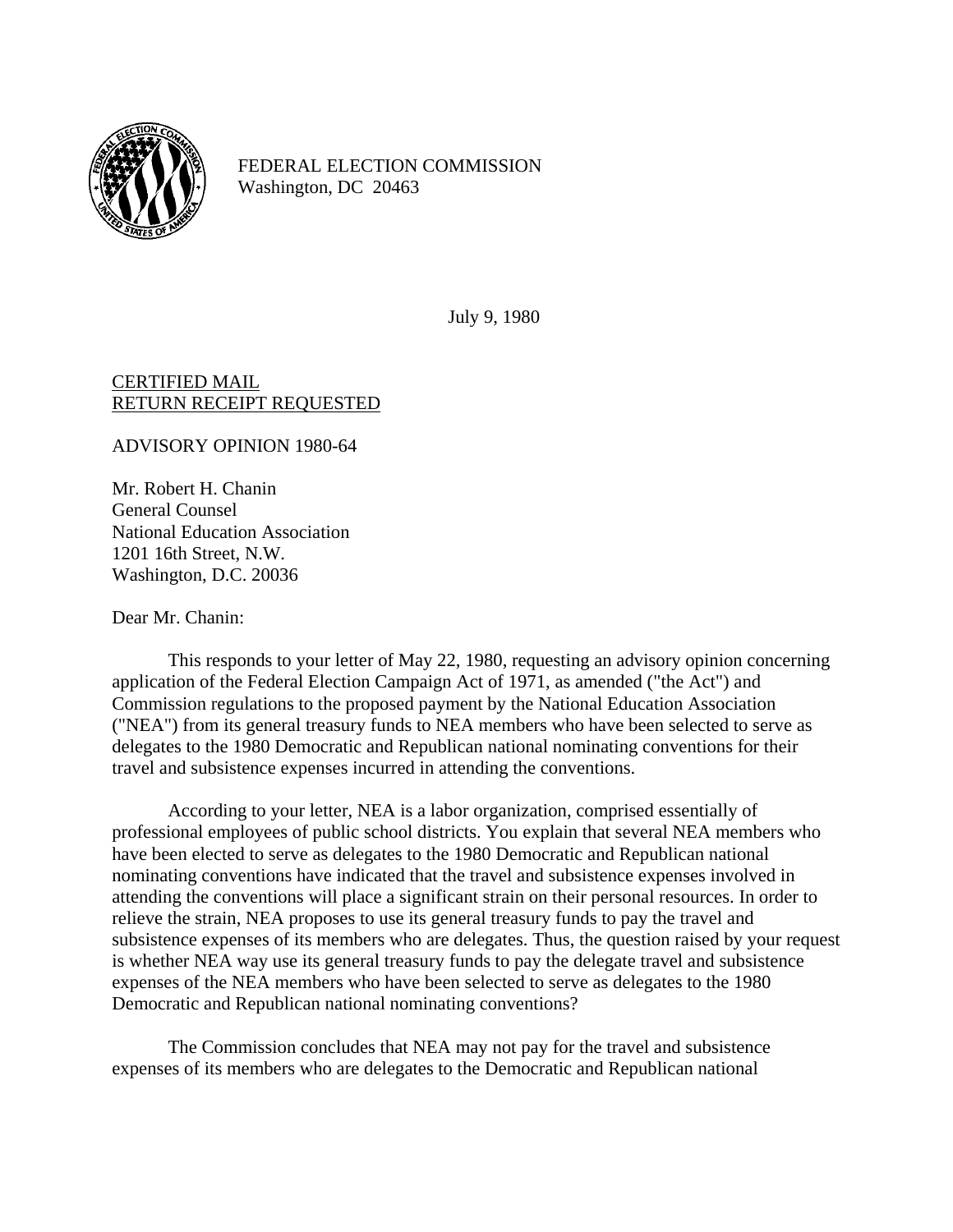nominating conventions. Section 110.14(f) of the Commission's proposed regulations<sup>\*</sup> which addresses delegate selection, see 45 Fed. Reg. 34865 (1980), specifically states that "all contributions to and expenditures by any delegate ... are subject to the prohibitions of 11 CFR 110.4(a), Part 114 and 2 U.S.C. 441b and 441e." Section 441b contains a general prohibition against corporate and labor organization contributions and expenditures made in connection with a federal election. Section 110.14(d) of those same proposed regulations states that expenditures by a delegate to defray costs incurred for his/her selection are not subject to 11 CFR Part 110 and 2 U.S.C. 441a. It further explains that such costs include the costs of travel and subsistence during the delegate selection process, including the national nominating convention. Nothing in the explanation and justification of the regulations concerning contributions to and expenditures by delegates to national nominating conventions, nor the proposed regulations themselves indicates that payments by a corporation or labor organization to defray delegate expenses was intended to be permissible. Thus, payment for the travel and subsistence expenses of NEA members who are delegates to the national nominating conventions, as well as other expenses of such delegates, are subject to the prohibitions of 441b and 441e.

NEA in its request suggests that payments for travel and subsistence to their members who are delegates is permissible under the statutory exception for "nonpartisan ... get-out-thevote campaigns by a labor organization aimed at its members ...." 2 U.S.C. 441b(b)(2)(B). The Commission disagrees with this interpretation. Although 2 U.S.C.  $441b(b)(2)(B)$  provides that general treasury funds of a labor organization may be used for non-partisan registration and getout-the-vote campaigns aimed at its members and their families, that is not the situation presented by NEA's request.

"Registration" and "get-out-the-vote drive" are terms of art used in campaign or election parlance. Those terms generally connote efforts to increase the number of persons who register to vote and once registered, to maximize the number of eligible voters who go to the polls. The legislative history of the Hansen amendment, see 117 Cong. Rec. 43379 (1971), presently 2 U.S.C. 441b(b)(2), talks in those terms and discusses various types of registration and get-outthe-vote activity. Nowhere in that discussion is there any mention of encouraging or facilitating attendance of delegates at a nominating convention. Polling places are mentioned in terms of where the public votes, but certainly not as the convention floor. Moreover, Commission regulation 114.3(c)(3) which elaborates on permissible get-out-the-vote activity by a labor organization directed toward its membership, does so in terms of both registration and get-outthe-vote drives. It is obvious from such joint treatment that the permissibility of get-out-the-vote activity by either a labor organization or a corporation was not meant to reach attendance of delegates at a national nominating convention.

1

<span id="page-1-0"></span><sup>∗</sup> The Commission transmitted these proposed regulations to Congress on May 14, 1980. If neither House of Congress disapproves the regulation within 30 legislative days after its transmittal, the Commission way prescribe these regulations. 2 U.S.C. 438(d).